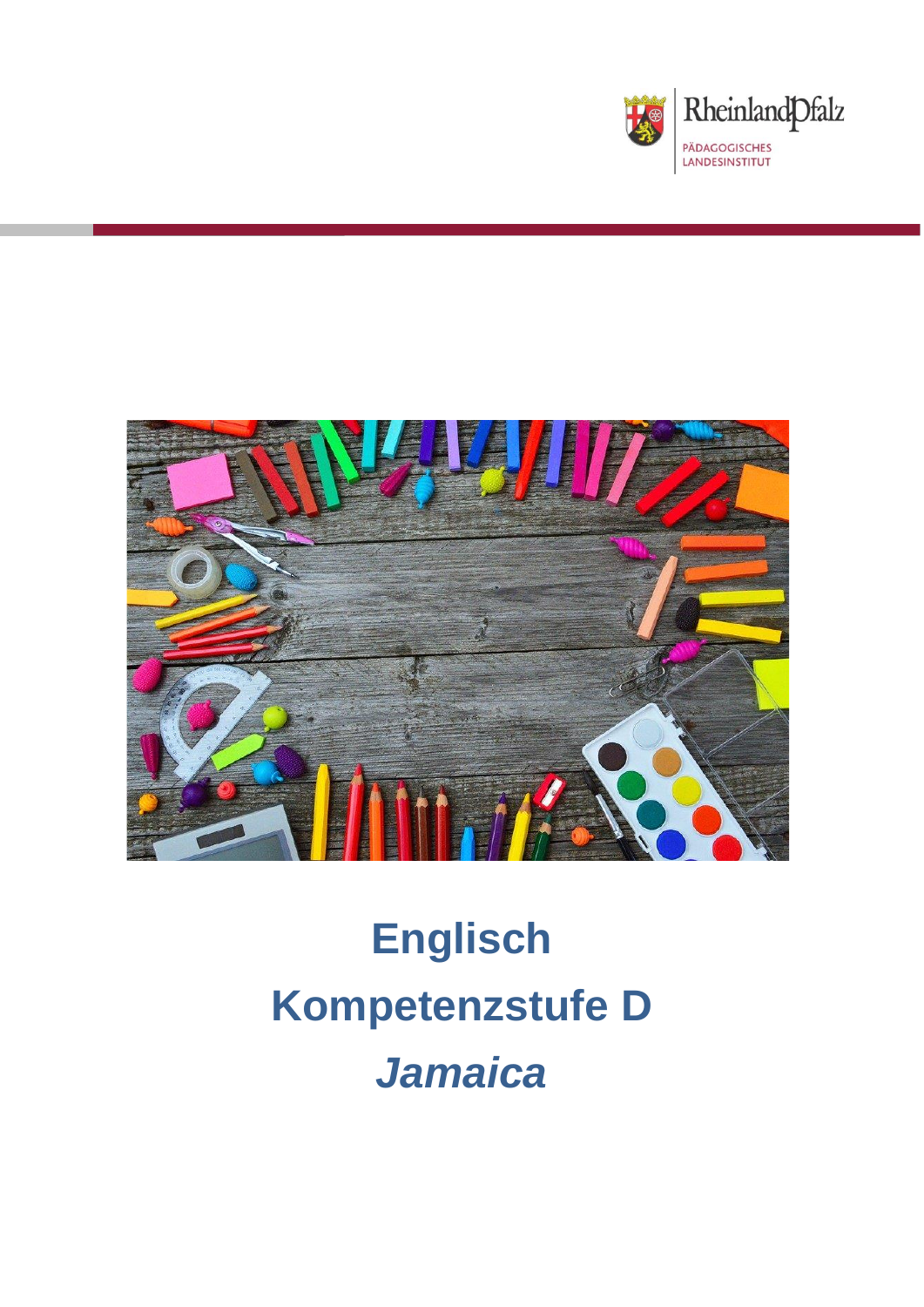

Redaktion am PL und Koordination: Anna Schönbach (PL)

Übungen erstellt von Ute Ritzenhofen (PL)

Layout: Tosca Michelle Satcher (PL)

## **Liebe Schülerinnen und Schüler,**

### **Herzlich willkommen zur** *Autumn School English***!**

Was wisst ihr über Jamaica? Würdet ihr gerne einmal hinfahren? In dieser Einheit könnt ihr etwas über diese Insel und ihre Geschichte erfahren.

Hier findet ihr einige Tipps für das Lesen der Texte:

• Überfliegt einen Text am Anfang. Das nennt man **SKIMMING**. Konzentriert Euch darauf, was ihr versteht.

Picture: Pixabay

- **Unterstreicht, markiert und macht Notizen** über die Informationen, die ihr für die jeweilige Aufgabe braucht. Vielleicht könnt ihr eine Mindmap für die Texte erstellen?
- Wenn ihr einige Wörter nicht versteht, versucht **aus dem Zusammenhang** zu erschließen, was diese **Wörter in dieser Situation** bedeuten könnten. Nutzt auch Wortschatzaufgaben und Fußnoten<sup>1</sup> oder fragt eure Kursleitungen nach Wörterlisten.

Für das Schreiben:

• Fangt mit kurzen Sätzen oder Wörtern in Lückenaufgaben an.



- Richtet euch nach den Beispielsätzen (*example*) und nach ähnlichen Sätzen in den Texten, wenn euch noch keine eigenen Ideen einfallen.
- Picture: Pixabay

**.** 

- Macht zunächst einen Plan mit Stichwörtern, die ihr im Text nutzt.
- Überlegt Euch einen guten ersten Satz. Vielleicht findet ihr Ideen in den Lesetexten.

Nach den Übungen findet ihr eine "Ampel" zur Selbsteinschätzung *Self-assessment*. Kreuzt an, wie die Aufgabe war. E E E E E E E E E E E

Wendet euch an eure Kursleitungen, wenn ihr Fragen habt und wenn ihr fertig seid.

#### **Have fun with English!**

| $ightharpoonup$ Self-assessment                        |
|--------------------------------------------------------|
| For me, this task is                                   |
| $\square$ $\odot$ $\odot$ $\odot$ $\odot$ easy and fun |
| $\square$ $\odot$ $\odot$ okay, but challenging        |
| $\square \otimes$ difficult                            |

<sup>1</sup> *footnote* = Fußnote. Tipp: wenn es für euch zu viele Fußnoten sind, deckt den unteren Abschnitt einfach ab!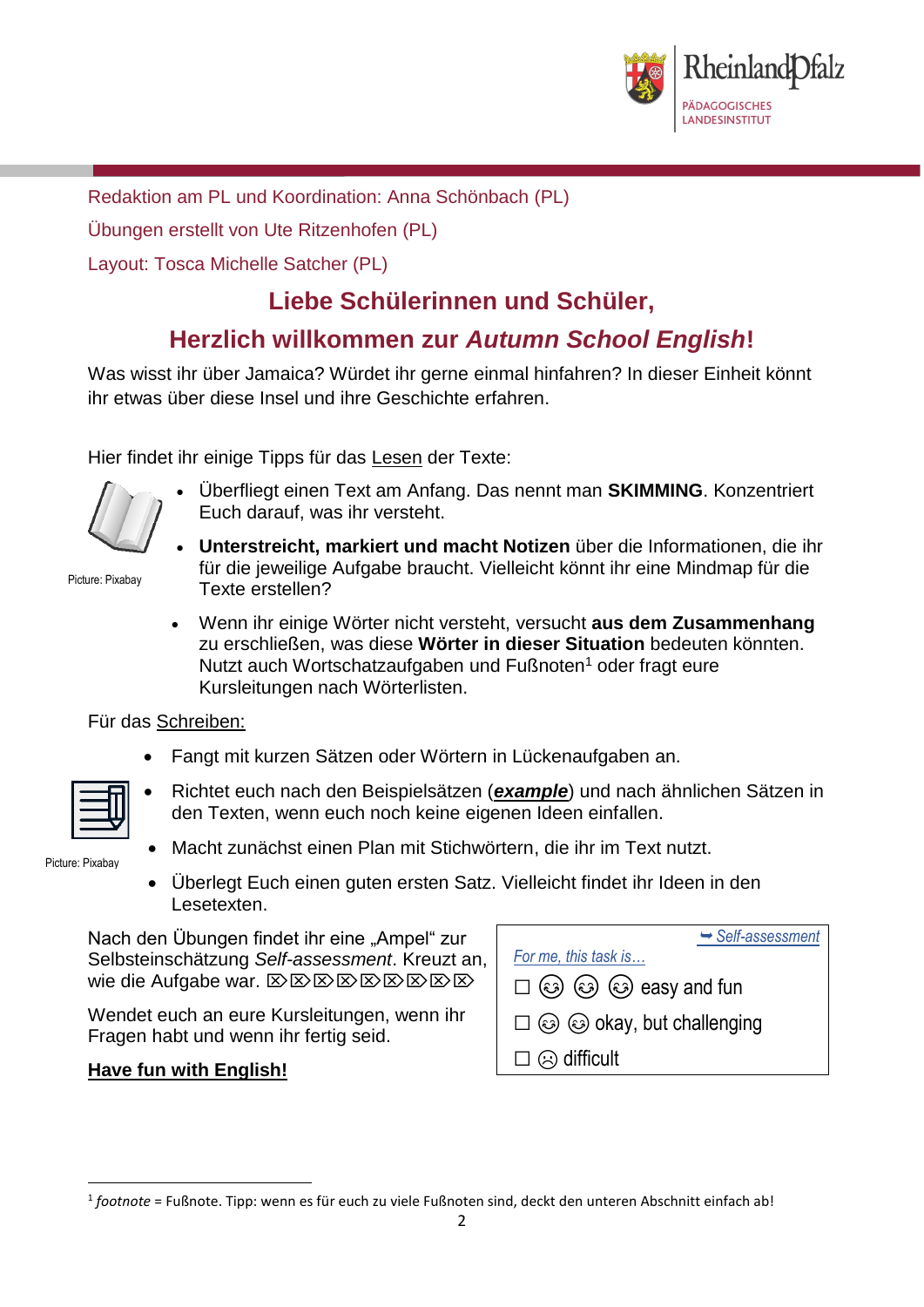

Think of Jamaica in the Caribbean. What comes to your mind? Work with a partner (if possible) and create a mind map:



|                      |                                                                                                                   | $ightharpoonup$ Self-assessment |
|----------------------|-------------------------------------------------------------------------------------------------------------------|---------------------------------|
| For me, this task is |                                                                                                                   |                                 |
|                      | $\Box$ $\odot$ $\odot$ $\odot$ easy and fun $\Box$ $\odot$ $\odot$ okay, but challenging $\Box$ $\odot$ difficult |                                 |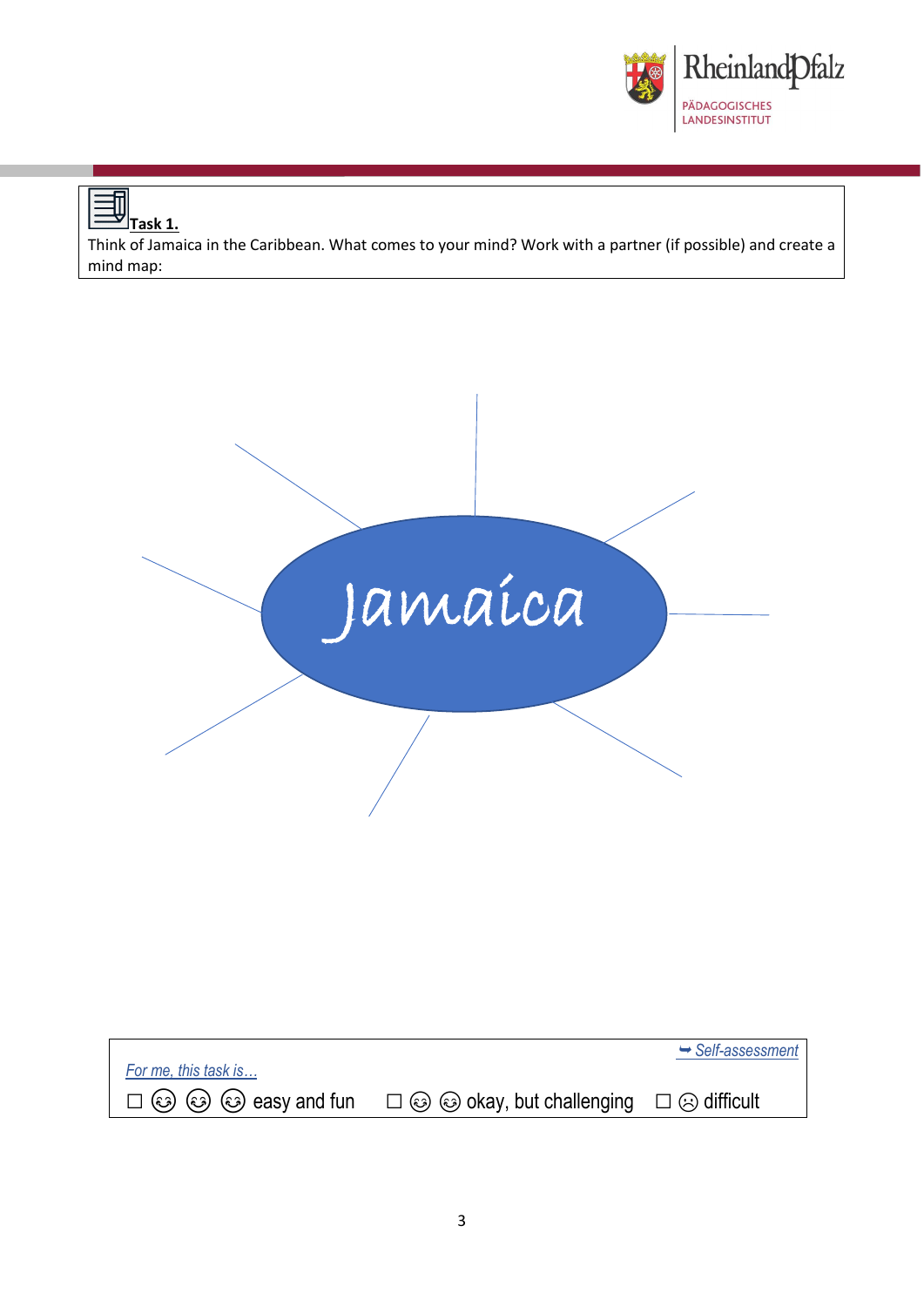

#### ╗ **Task 2.**

Study the picture, which was first published in James Haskill's book *A Picturesque<sup>2</sup> Tour of the*  Island of Jamaica in 1875.<sup>3</sup> It shows a street in Kingston, Jamaica. What does it tell us about Jamaica? Write down some key points.



| $ightharpoonup$ Self-assessment                                                                                                                                                                                                                                                                                                                                                                         |
|---------------------------------------------------------------------------------------------------------------------------------------------------------------------------------------------------------------------------------------------------------------------------------------------------------------------------------------------------------------------------------------------------------|
| For me, this tasks on this page are                                                                                                                                                                                                                                                                                                                                                                     |
| $\square \textcircled{\textcircled{\textcircled{\raisebox{1.5pt}{\scriptsize$\bigcirc$}}}} \textcircled{\textcircled{\raisebox{1.5pt}{\scriptsize$\bigcirc$}}}} \textcircled{\textcircled{\raisebox{1.5pt}{\scriptsize$\bigcirc$}}} \textcircled{\raisebox{1.5pt}{\scriptsize$\bigcirc$}} \textcircled{\raisebox{1.5pt}{\scriptsize$\bigcirc$}}} \textcircled{\raisebox{1.5pt}{\scriptsize$\bigcirc$}}$ |
|                                                                                                                                                                                                                                                                                                                                                                                                         |
|                                                                                                                                                                                                                                                                                                                                                                                                         |
| difficult<br>(2)                                                                                                                                                                                                                                                                                                                                                                                        |

1

 $2$  picturesque = visually attractive, especially in a quaint or charming way

<sup>3</sup> Picture: CC BY-SA 2.0 James Hakewill via Wikimedia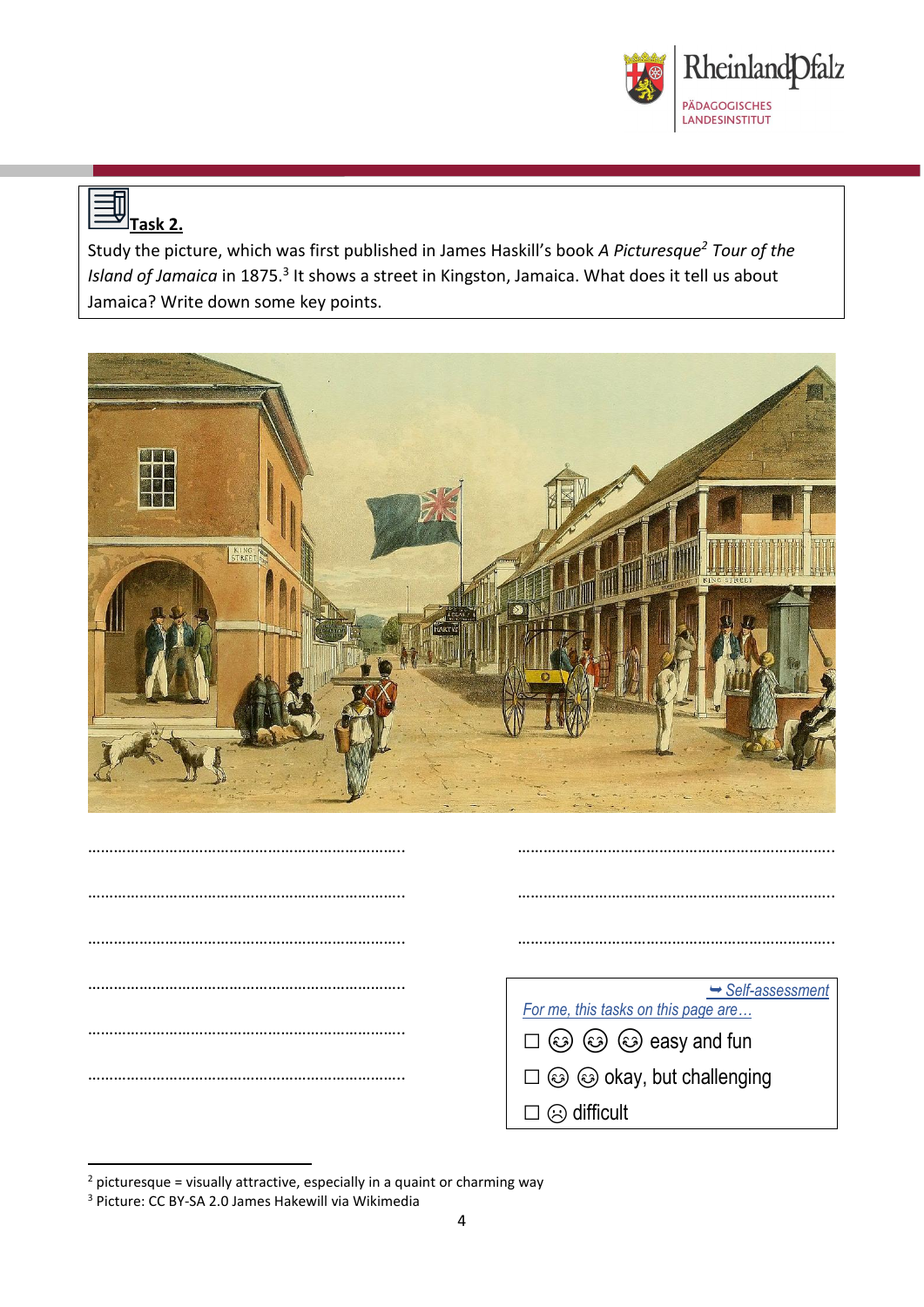

## **Task 3.**

| Read the text about Jamaica and complete it with words from the list on the following page.                        |
|--------------------------------------------------------------------------------------------------------------------|
|                                                                                                                    |
|                                                                                                                    |
|                                                                                                                    |
| 4 about 11,000 square kilometers, it is about 22 times smaller than the U.K. and about the size of the             |
| 5 U.S. state of Connecticut.                                                                                       |
|                                                                                                                    |
| 7 people. After Christopher Columbus arrived in Jamaica in 1494, the island became Spanish. It was                 |
|                                                                                                                    |
| 9 The Spanish and the British brought African slaves to Jamaica in order to force them to work on                  |
|                                                                                                                    |
|                                                                                                                    |
|                                                                                                                    |
| 13 Jamaica.                                                                                                        |
|                                                                                                                    |
| 15 descendants of African slaves, about 0.7 are of Indian and 0.2 of Chinese descent, <sup>4</sup> 0.2 percent are |
|                                                                                                                    |
| 17 century, many Jamaicans left their country and migrated to the U.K. or to the U.S. There are about              |
| 18 800,000 people of Jamaican descent in the U.K. and more than 1.1 million in the U.S.                            |

**.** 

descent = the origin or background of a person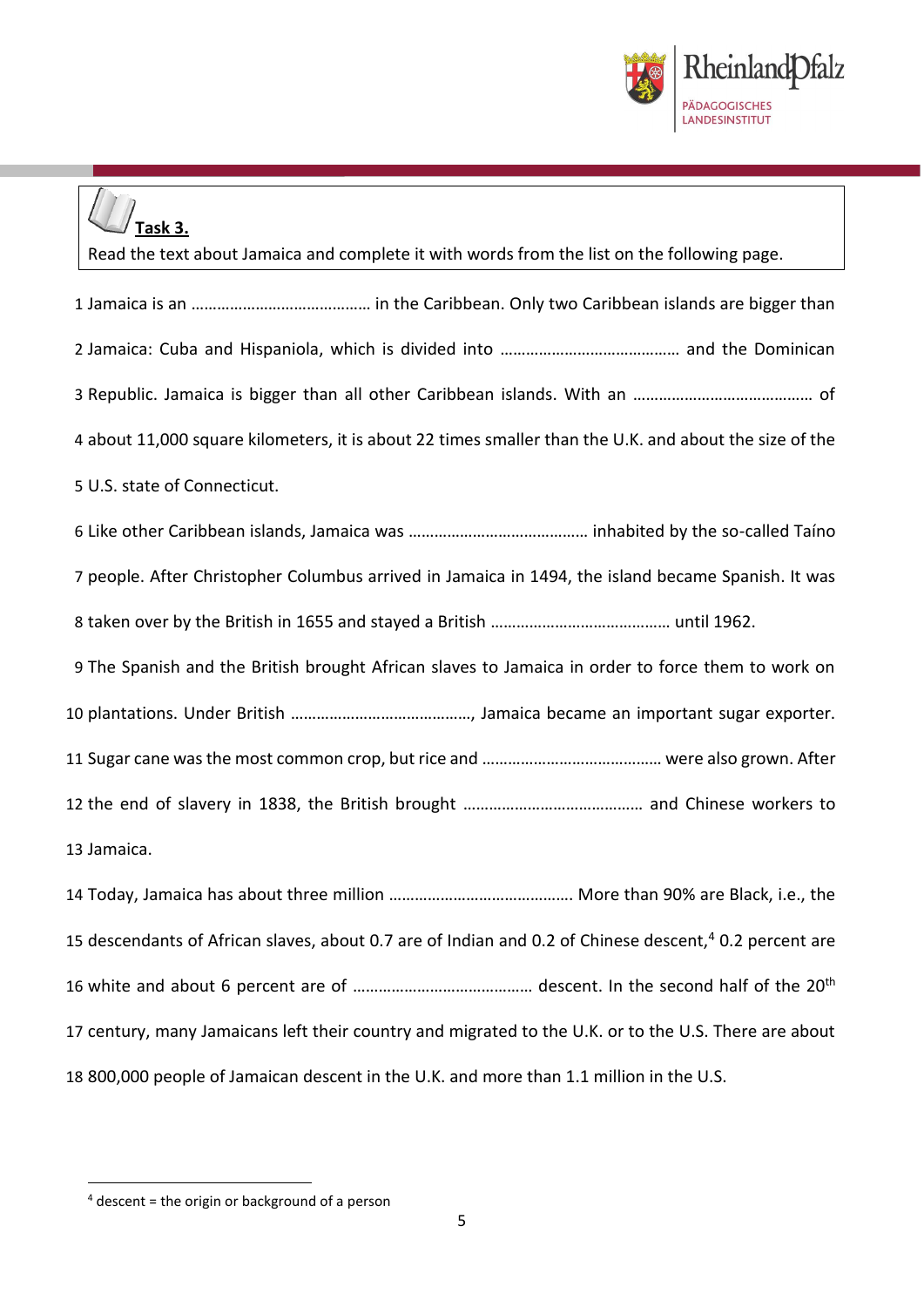

 Jamaica has a tropical …………………………………… and beautiful beaches on its coast. The interior of the island has green mountains as well as dense rain forests. Millions of people from all over the world 21 visit the country every year. Tourism is very important for the Jamaican ………………………………………………………………………………………… The country is also …………………………………… as the birthplace of reggae music. Kingston, the biggest ……………………………………. on the island, is also the capital of Jamaica. The British king or …………………………………… is still the head of state of Jamaica, but many Jamaicans would like this to change. English is the official language of Jamaica – after the U.S. and Canada, it is the third-biggest Anglophone country in the ……………………………………

| Americas | coffee  | Haiti       | mixed      |
|----------|---------|-------------|------------|
| area     | colony  | Indian      | originally |
| city     | economy | inhabitants | queen      |
| climate  | famous  | island      | rule       |

| For me, this task is                           |                                                                             | $ightharpoonup$ Self-assessment |
|------------------------------------------------|-----------------------------------------------------------------------------|---------------------------------|
| $\square$ $\odot$ $\odot$ $\odot$ easy and fun | $\square$ $\odot$ $\odot$ okay, but challenging $\square$ $\odot$ difficult |                                 |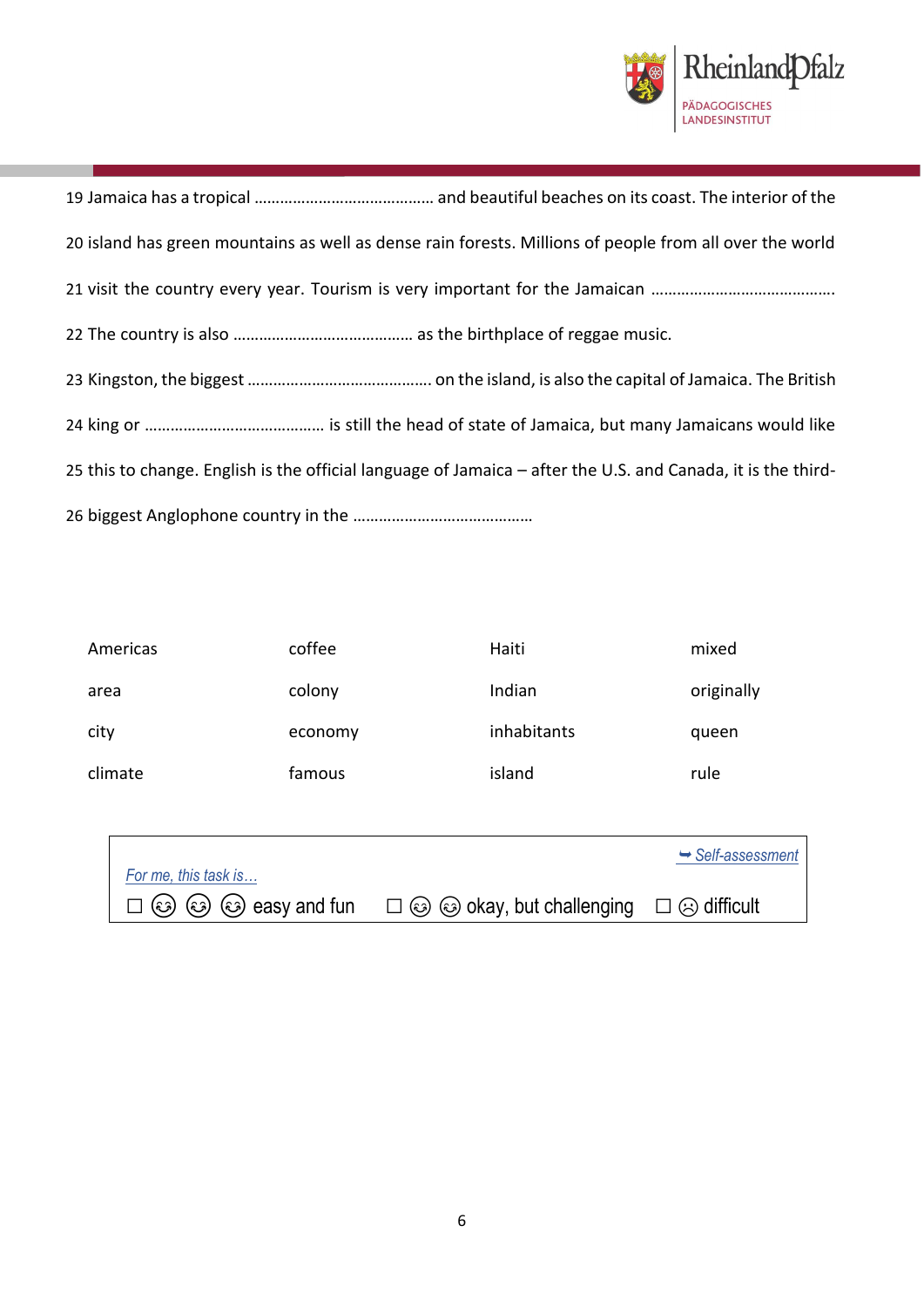

### **Task 4.** Match the following ten terms with the correct definitions: 1. Anglophone 2. capital 3. Caribbean 4. colony 5. crop 6. export 7. migrate 8. plantation 9. slave 10. tourism a) city that is the seat of government of a country b) commercial organization and operation of holidays c) country under the political and economic control of another country d) English-speaking e) move from a country of region to another f) person who is the property of another and is forced to obey and to work for that person g) plants that are grown to be sold h) sea between the West Indies, Central America, and the north coast of South America. i) send goods to another country for sale j) type of farm on which crops like coffee, sugar, or tobacco are grown